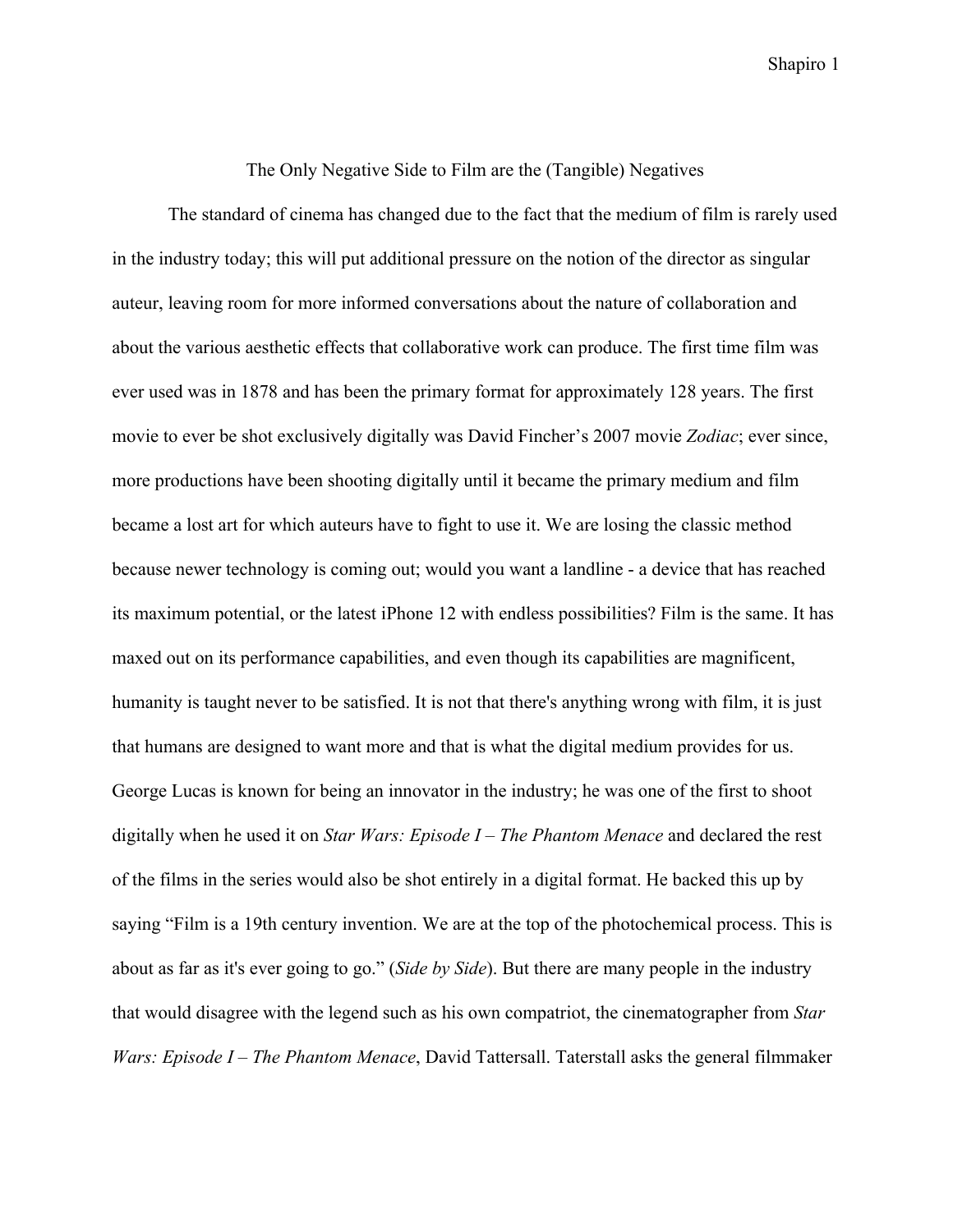"Why are you going backwards? There's a lot to be said about the necessity to kind of lean back in order to spring forward." (*Side by Side*). There are many industry professionals who still believe in the art of shooting on film and will continue to urge others to do the same because they know the enormous power it holds. The people who push this effort are among the few auteurs remaining in the industry; these are the people who know how to base a film around emotion and complete immersion into an alternate dream world. They do not care about the money they would make back, they do not care if they have an audience for the film, they do not make the film for the masses. They make it for themselves and others like them because they truly love cinema and want it to reflect in their art; they do not do it to prove something or to make money. The recent conversion from shooting movies on film to a digital format has altered cinema as a whole because it reduces auteurism in exchange for money.

When asked to name legends of the industry, we typically say Alfred Hitchcock, Orson Wells, François Truffaut, Stanley Kubrick and others by name and by their reputations' as auteurs because they have a "recognizable, recurring themes and visual queues that inform the audience who the director is and shows a consistent artistic identity throughout that director's [filmography](http://i.viglink.com/?key=5b792196539952d3a45f6f41cd5c0afd&insertId=3d67d9c3200c454f&type=H&mid=6621&exp=60%3ACI1C55A%3A6&libId=k9ic39ic0101rwmd000DA1bxcd55h2o9tr&loc=https%3A%2F%2Findiefilmhustle.com%2Fauteur-theroy%2F&v=1&iid=3d67d9c3200c454f&out=https%3A%2F%2Fwww.pjatr.com%2Ft%2F1-6621-43737-6621%3Furl%3Dhttp%253A%252F%252Fwww.deepdiscount.com%252Fpjx%252F4719760019622%252F%253Futm_source%253DPJX%2526utm_medium%253DAffiliate%2526utm_campaign%253DBanner&title=What%20is%20Auteur%20Theory%20and%20Why%20Is%20It%20Important%3F%20-%20Indie%20Film%20Hustle&txt=%3Cspan%3Efilmography%3C%2Fspan%3E)." (Indie Film Hustle). When we try to name modern day auteurs, it becomes much harder to think of names. You may say Steven Spielberg, Quentin Tarantino, or Christopher Nolan; one thing all of these captains of industry have in common is that they refuse to shoot their movies on anything other than film. Spielberg has outwardly stated their opinions of the subject when he declares that he "...will continue to shoot his movies on film as long as it is physically possible to do so, and Tarantino has gone as far as suggesting that the pressure to make and exhibit films digitally may drive him to an early retirement." (Beach 229). When asked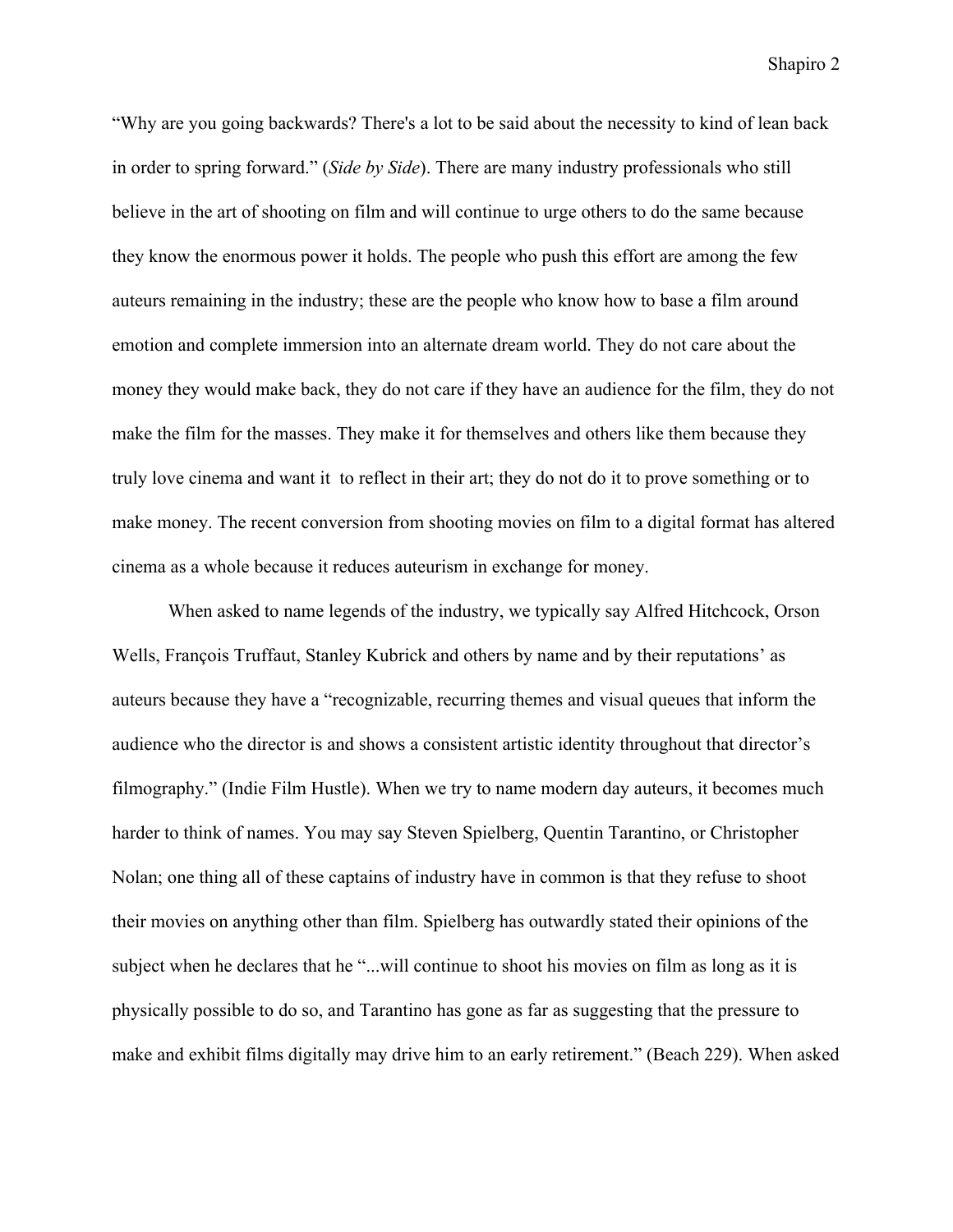to back up their claims, they respond with the same retort every other virtuoso would: film adds more emotion and rawness to the picture. It allows each frame to be its own unreplicable masterpiece.

It is rare to find an auteur making a blockbuster today; most of them stay in their natural habitat known as independent movies or 'indies'. Thomas Price, an independent filmmaker himself who writes for the New york times proclaims

"To say I love indie movies is to say that I love art. It is to say that I love passion and creativity. For me, indie films represent all that is good about filmmaking and all that is good about people. They are the home for those who tell stories and take risks, while being unashamed in their approach and allowing themselves to care about their work beyond its monetary value."

With money behind a film, there are executives who are too concerned with how their money is being spent and if they will make it back. In indies, where there is hardly any money, there is a vast amount of room to play around with creative style and experiment. These filmmakers are the true auteurs because they have the freedom to do whatever they want. Having been in the first-hand position of fighting executives for creative freedom, Thomas Price knows that

"when filmmakers aren't tethered by dollar-centric studio demands and the pressure to sell to as many demographics as possible, they have the ability to make anything their minds desire. Without these obligations, filmmakers are afforded the freedom to tell stories precisely how they are meant to be told."

That creative freedom is typically synonymous with shooting in a film format. Indies are known for capturing extreme emotion that may not be suitable for all audiences; the same purpose as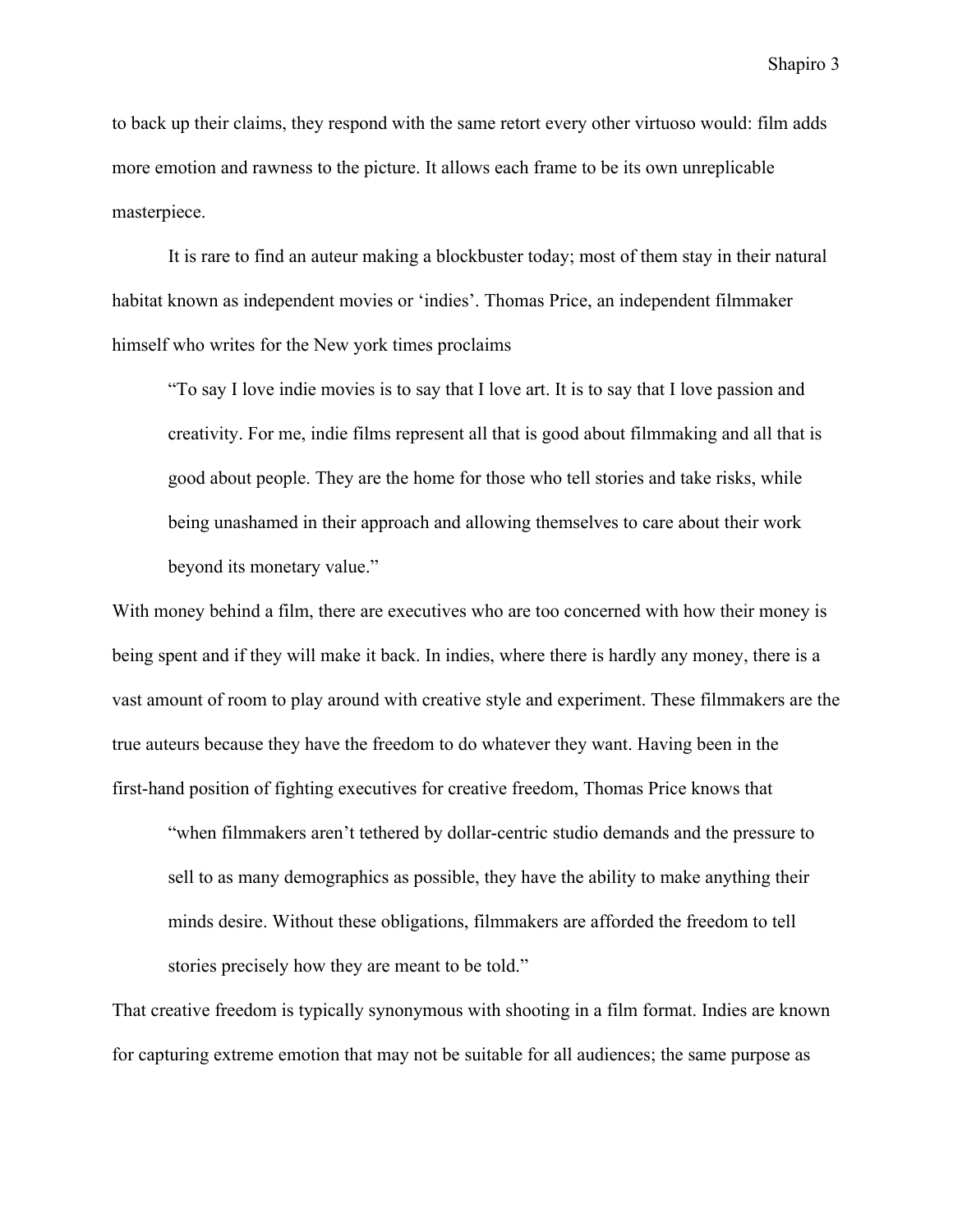film. Indie filmmakers are so consumed with passion to fulfill emotion and they will do whatever it takes to transfer the sensation to the viewer. They are the ones who want to create art, those who want to tell stories that add to the human experience; they produce visual poetry and show moments of honest and unflinching emotion.

Digital filmmaking has been a huge contributor to the downfall of auteur filmmaking. One major foe of filmmaking is the need to outdo what has been done. People need more pixels, more effects, and less authenticity. The majority of movies in theaters today use computer generated imagery (CGI) and are shot on a solid green background; thus eliminating authentic creativity and exploration of the visual artistic style. The role of the cinematographer becomes increasingly limited because

 "Digital intermediate liberates cinematographers and their crews from having to produce a perfectly photographed film during shooting. This freedom, however, is something of a double-edged sword for cinematographers: while it gives greater latitude in terms of weather and other shooting conditions, it also takes away at least some of the control the cinematographer has traditionally exercised over the film's visual style. Aspects of the cinematographer's craft such as the choice of lighting and of cameras, lenses, and filters will continue to be important in the production of digitally made films, but they will

matter somewhat less than they did in the production of celluloid films." (Beach 223) Part of the heart and beauty of cinema is the aesthetic and it becomes increasingly lessened as we transfer to video formating; film as a medium is overtly necessary in order to maintain the charm of the exquisite art form. The job of the cinematographer is harder when using film which Peter Kiwitt, a professor teaching at the film school in the University of Illinois, acknowledges when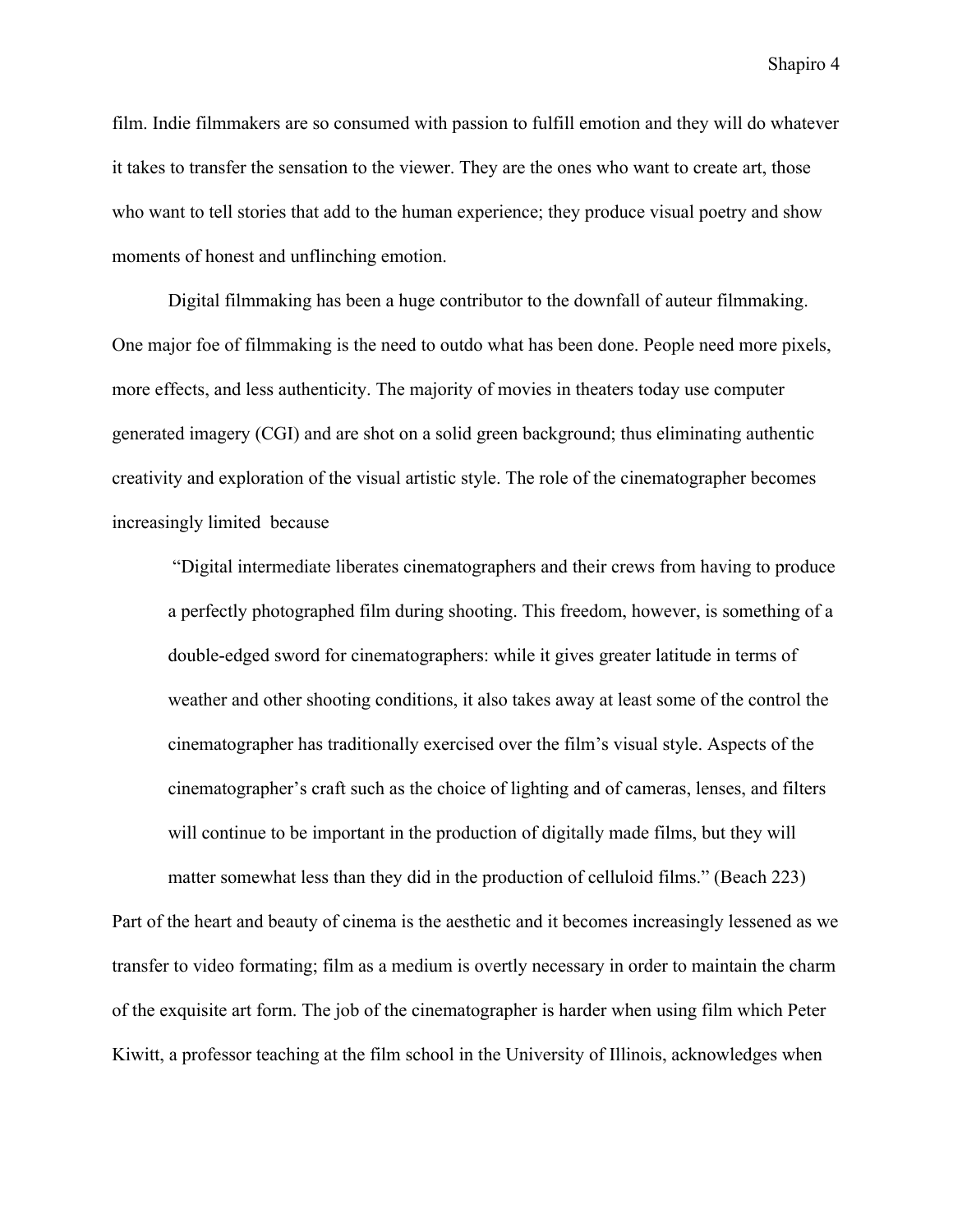he describes the complexities to shooting on celluloid like having the potential for opposition because producers and creative heads are constantly having to argue over art vs. money. (peter) This is an ongoing battle that every creative has to fight. Even legends like Chrisopher Nolan and Martin Scorsese are forced to justify their decision to shoot on celluloid. (*Side by Side*). It is always the same people fighting for the same sides: creatives fight for the use of celluloid while business executives argue that digital is the way to go. Film as we know it will die as newer alternatives emerge.

With that said, the technology of celluloid has maxed out. Digital cameras are constantly improving and will continue to do so as we have just started the exploration of this new technology. We already know everything we need to know about film, but that is why some visual stylists feel more comfortable using it; they feel as though they can rely on it to look better than something shot digitally ever could (Christopher Nolan). Captain of industry, such as cinematographer Wally Pfister who has collaborated with Nolan on several of his films, finds it much more difficult to work with video. He identifies a number of problems with the industry's shift to digital capture. Such as

"... digital capture [is] less reliable than film— especially for shots involving stunts, high-speed filming, or extreme light conditions—but it also lacks the characteristic qualities that have always marked film as an enduringly successful visual medium. "Film has this organic softness," says Pfister, "plus the contrast to be able to handle the subtleties of scenes that are lit with candlelight or firelight." (Beach 230)

Newbies in the industry would disagree with his statement about reliability because when you shoot on film, there is always the chance that it will be exposed, mislabeled, or simply not turn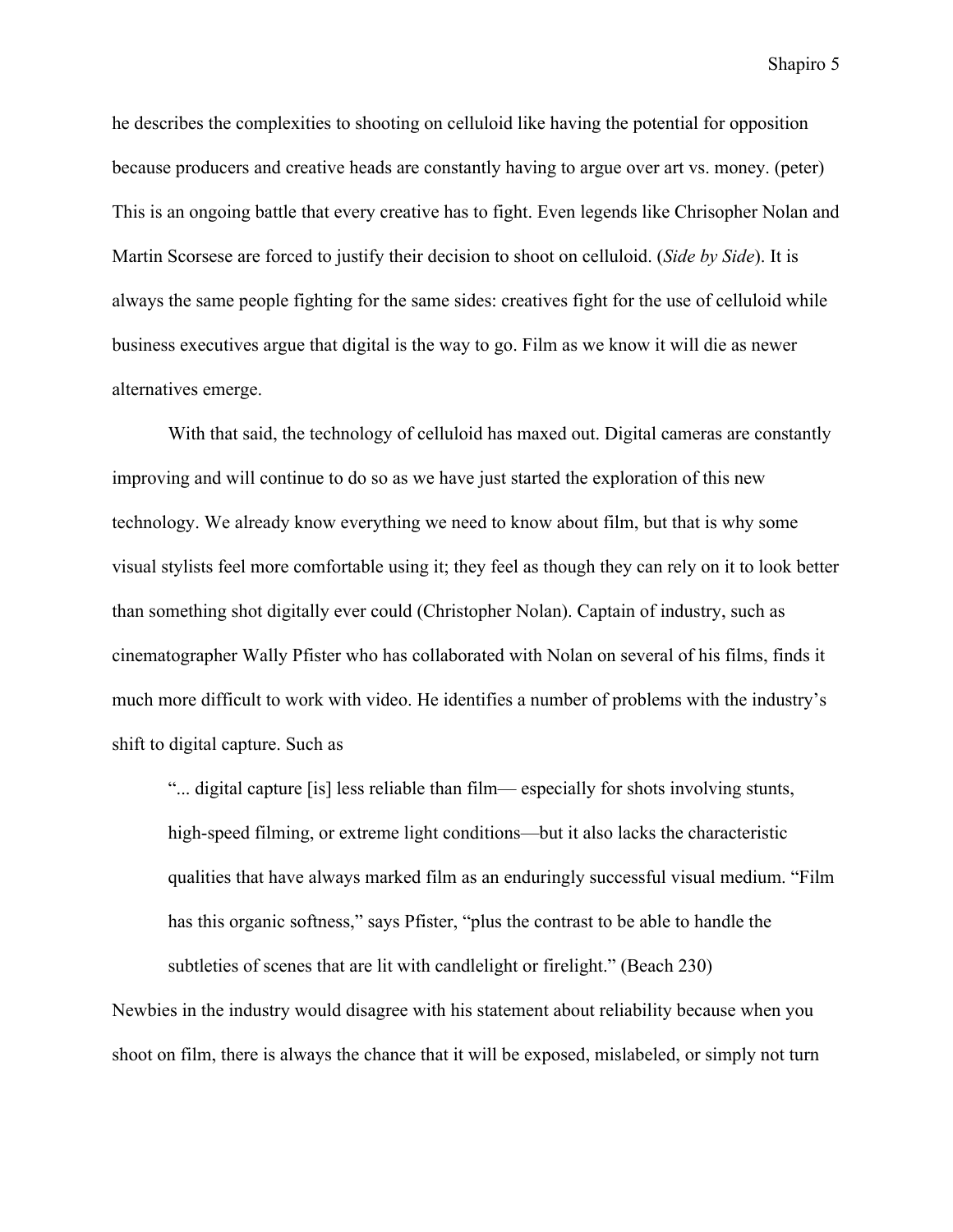out right. With digital, you know immediately if something went wrong and you can reshoot it in that moment or a day later. With film, you would have to wait for it to be developed before you could watch to see if you need to do reshoots. The process of the director and cinematographer sitting down to review footage they shot that day is called watching dailies. One of the main reasons people prefer digital formatting is because according to Keanu Reeves, "unlike film cameras, you don't have to wait a day to see what you've captured. They're no longer dailies, they're immediatelies." (*Side by Side*). But as a director who has with both mediums, Martin Scorsese counters Keanu Reeves's claim by saying "The problem for me is that I still think you need to see rushes later in order to concentrate with the performances or just the movement. I still think you need to see them at a special time." (*Side by Side*). There are filmmakers out there who are more than willing to jump at the chance to work on film, but sadly, there are not enough for it is a dying field.

It is no secret that in recent years the film industry has been operated by those who have money rather than those who have a creative vision. The industry nowadays is all about money; who puts in the most, who brings the most, and how to have an audience so the film can make money. Back in the days of prime time cinema, 1920's-1980's arguably when new quality content was constantly being released, people went to go see movies not for the production value, but because they wanted to see a unique cinematic story to vicariously live a life that is not their own. Paul Bischoff of Medium.com uses statistics to show auteur films received higher ratings than sequels that were made for the sole purpose of bringing in more money. Similarly, Matthew Garrahan, a writer for *The Financial Times* argues people go to see sequels because they loved the first one, meaning, the productions make more money and ultimately do better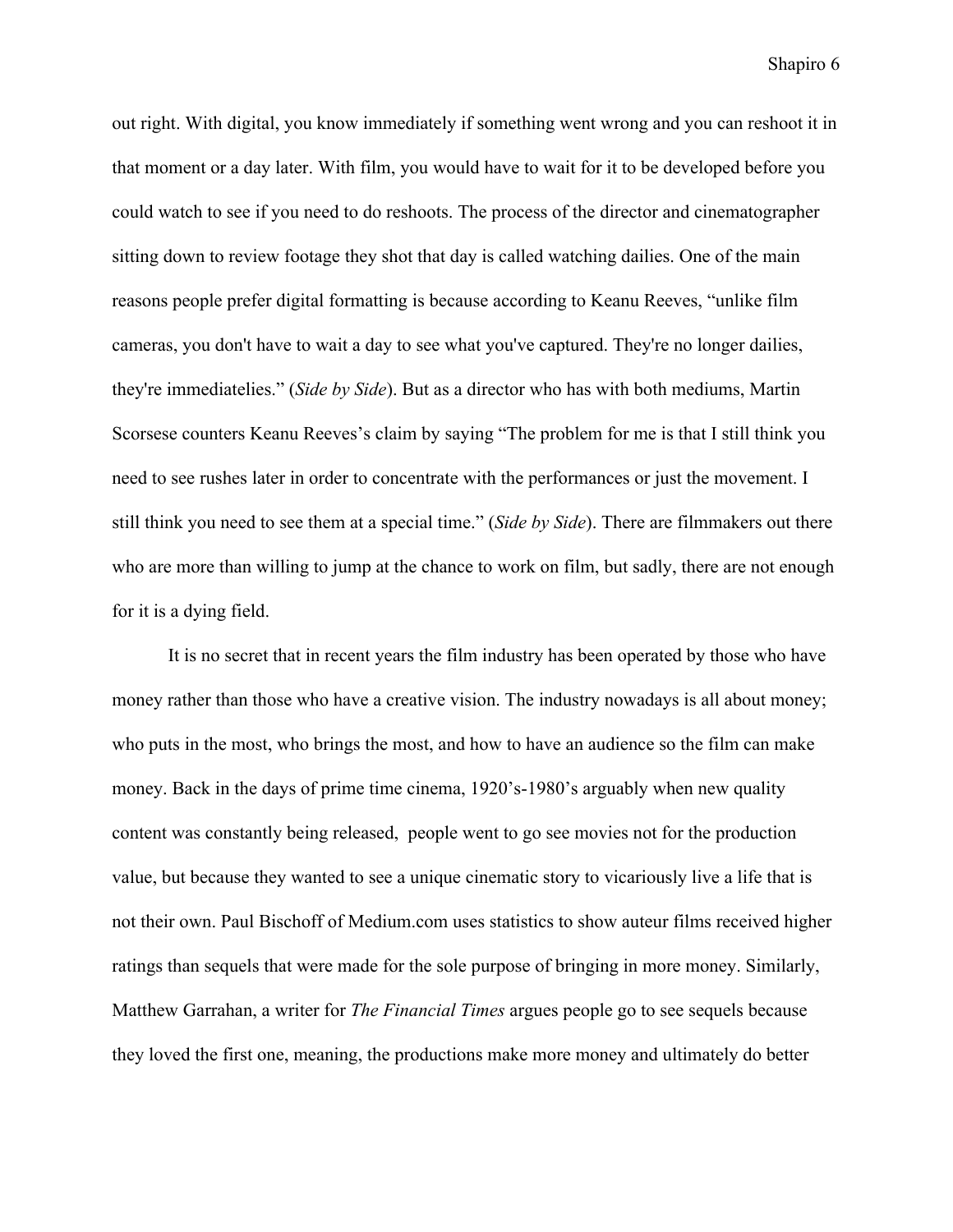because they already have an established audience. But, he agrees with Bischoff that it is killing the industry because it is sucking the art right out of it. Indie films are the closest we get to true art in this day and age, but regretfully, they do not make nearly as much money according to *The Financial Times.* Furthermore, the *Washington Square News* points out that indies are the best films being made today because they are created wholeheartedly with passion and love. These filmmakers do not care about how much money they make, they do it because they love it more than anything and that is reflected in their art. When filmmakers aren't tethered by dollar-centric studio demands and the pressure to sell to as many demographics as possible, they have the ability to make anything their minds desire. Without these obligations, filmmakers are afforded the freedom to tell stories precisely how they are meant to be told. In indie films, the passion is still brimming over; they are made by those who want to create art, those who want to tell stories that add to the human experience.The technical and the creative have been butting heads for years but now it is reflected in the films.

It used to be where the highest grossing film of the year would go on to be nominated for best picture at the Academy Awards, nowadays, most of the nominees are composed by indies, some of which were only released in select theaters because there was not enough of an audience. At the 90th Academy Award ceremony, 5 out of the nine nominees were indies. *The Shape of Water* won best picture that year (2016) and grossed about \$63.86 million dollars at the box office (Watson) and was produced on a budget of \$19.5 million (Tiffany) as opposed to *Avengers: Infinity War* which was the highest grossing film that year coming in at a whopping \$2.05 billion dollars (Kennedy). The budget for *The Avengers* was an astounding \$316 million USD making it "the second most-expensive film ever made, unadjusted for inflation." (Agar). A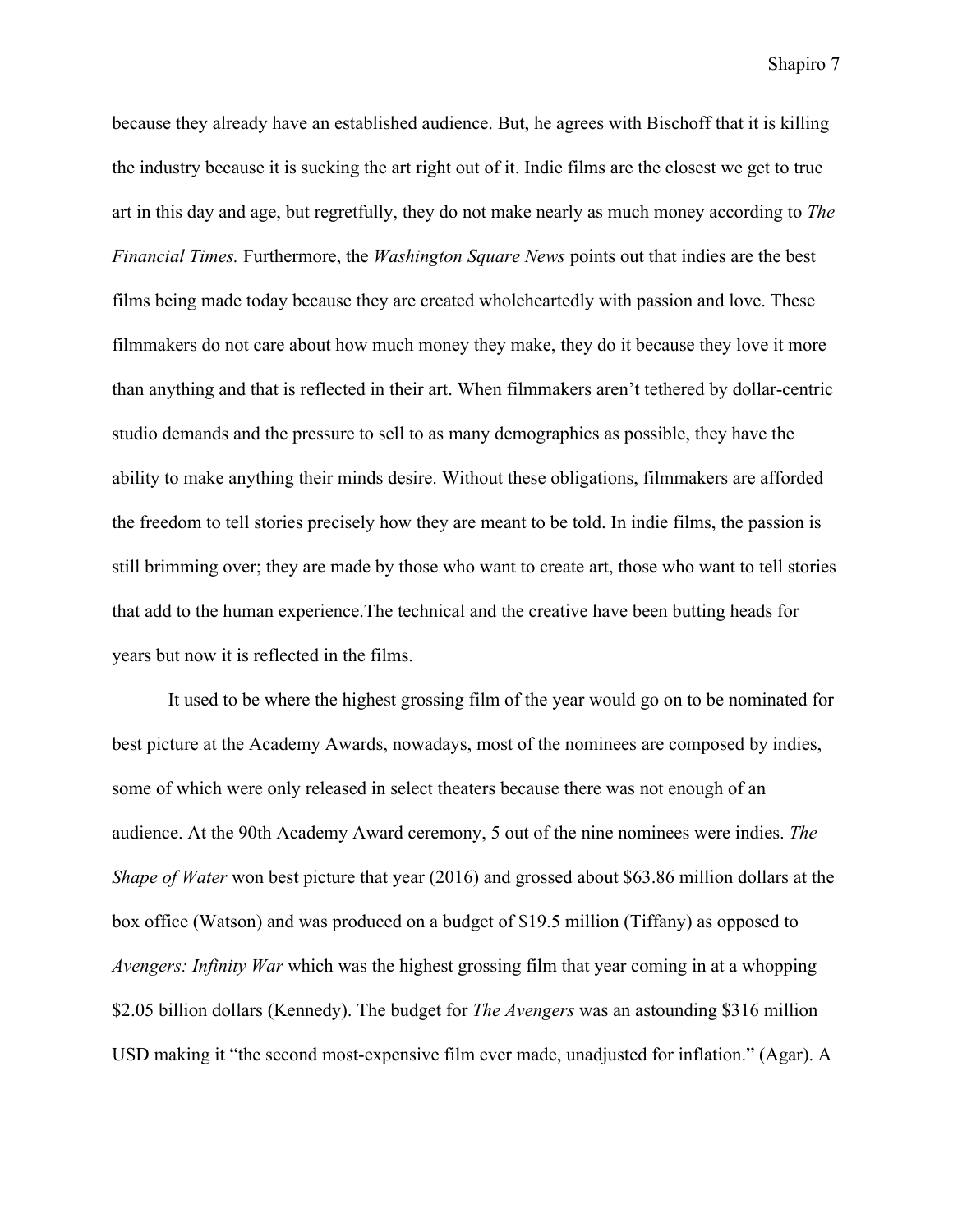big budget production grossed approximately 32% more money than an indie that won best picture. That tells us that the people of the world today want to see the newest technology rather than true emotion in art. They do not care about the quality of artistic talent, just the quantity of money. *The Avengers* is mainly created in post as opposed to through the camera lens on sight. As actor Keanu Reeves puts it, "You're presenting a complete unreality and making them feel like it's real, whereas before it was captured in reality." This is the latest technology so they are trying to show off their money rather than worrying about the true art that is capturing raw emotion through a lens. As Christopher Nolan puts it, "There are usually two different goals in a visual effects movie. One is to fool the audience into seeing something seamless, and that's how I try to use it. The other is to impress the audience with the amount of money spent on the spectacle of the visual effect, and that, I have no interest in". The focus of production should be on the ability of the film to make the audience sympathize with the characters, not the production value of the stunts. Even though money should be considered a thing of the past, it is all of which the future is consumed.

The practice of shooting on film is a dying art that needs resurrection before auteur cinema as we know it is done-for. As Keanu Reeves states on the opening of his film *Side by Side,* the craft has been around

"Since the late 1880s. Visual artists and storytellers have used moving images to create amazing works. Movies have inspired us, thrilled us, and captured our imaginations. Film has helped us share our experiences and dreams. Photochemical film has been the exclusive format used to capture, project, and store moving images for over 100 years. It is only recently that new technology has emerged that is challenging film's place as the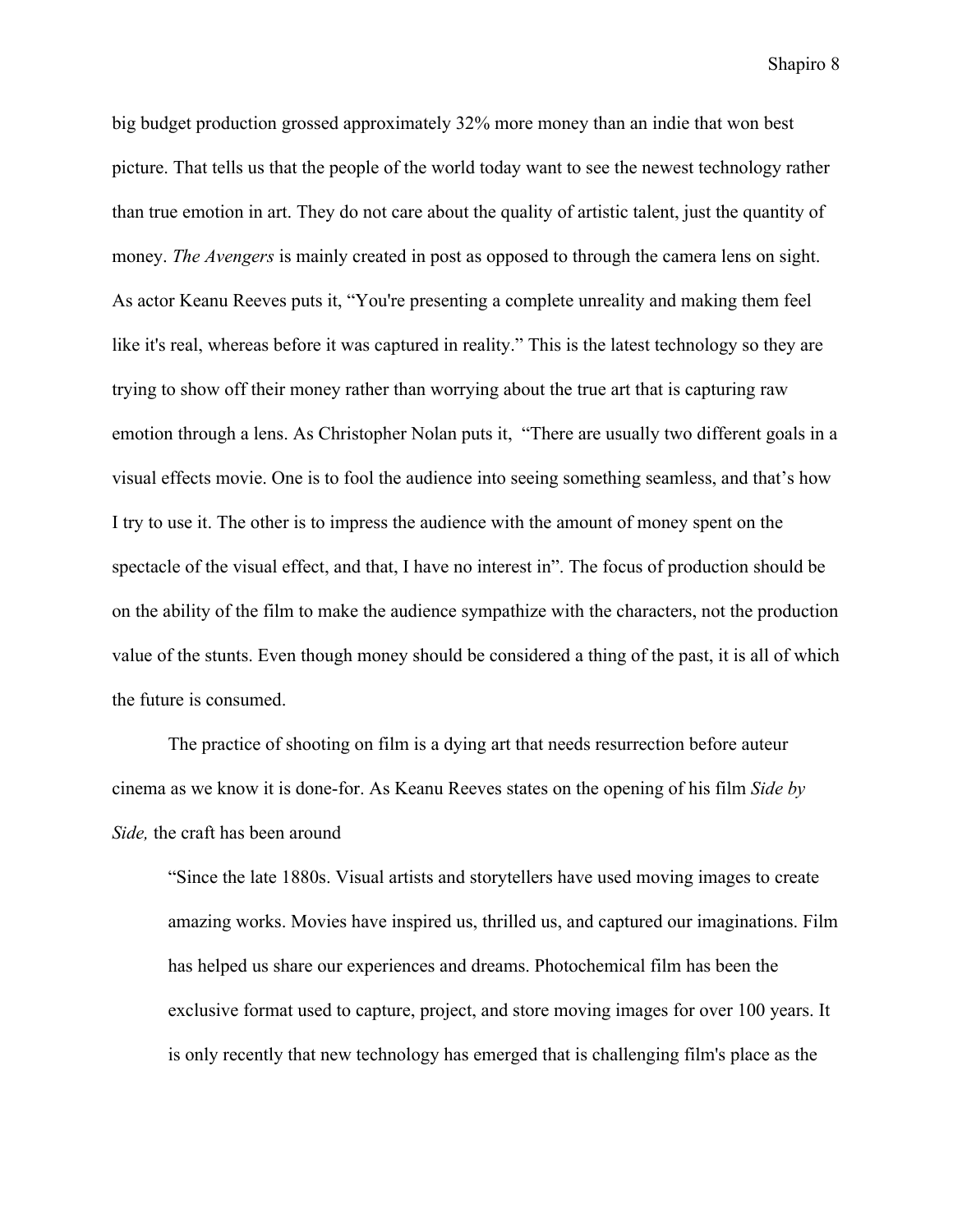gold standard for quality and workflow. Digital technology is evolving to a point that may very well replace film as the primary means of creating and sharing motion pictures.

(*Side by Side*)

The power of film just does not and will ever compare to that of video. Celluloid adds emotion to every frame due to it's rare image with each frame; its shadows are so much darker and more ominous and the lights flourish which sets the tone for the audience and therefore, impacts them more. In an interview Christopher Nolan is asked to explain why he chooses to shoot on film' he retorts with " I think IMAX is the best film format that was ever invented. It's the gold standard and what any other technology has to match up to, but none have...When I look at a digitally acquired and projected image, it looks inferior against an original negative anamorphic print or an IMAX one.". The best movies are shot on film because they are made by people who truly love the craft more than anything else. Film is the equivalent to love; not only is the feeling more evident on screen, but also behind it. Their passion is evident in their work and their love stems from the classics, which of whom, were shot on film. The best form of flattery is imitation so these creatives try to simulate their influences which typically means shooting on the classic format. Perhaps the most prominent and celebrated auteur of current day is film virtuoso: Quentin Tarantino. When asked about his success in his movies he responds that the secret is in fact that "you don't have to know how to make a movie. If you truly love cinema with all your heart and with enough passion, you can't help but make a good movie." (Artisan Home Entertainment Inc). That is the rule for all the great indie films; you can see the love behind the camera that made the passion on the screen. The use of film marks a great auteur; someone who loves their craft wholeheartedly and does not need money to justify their love.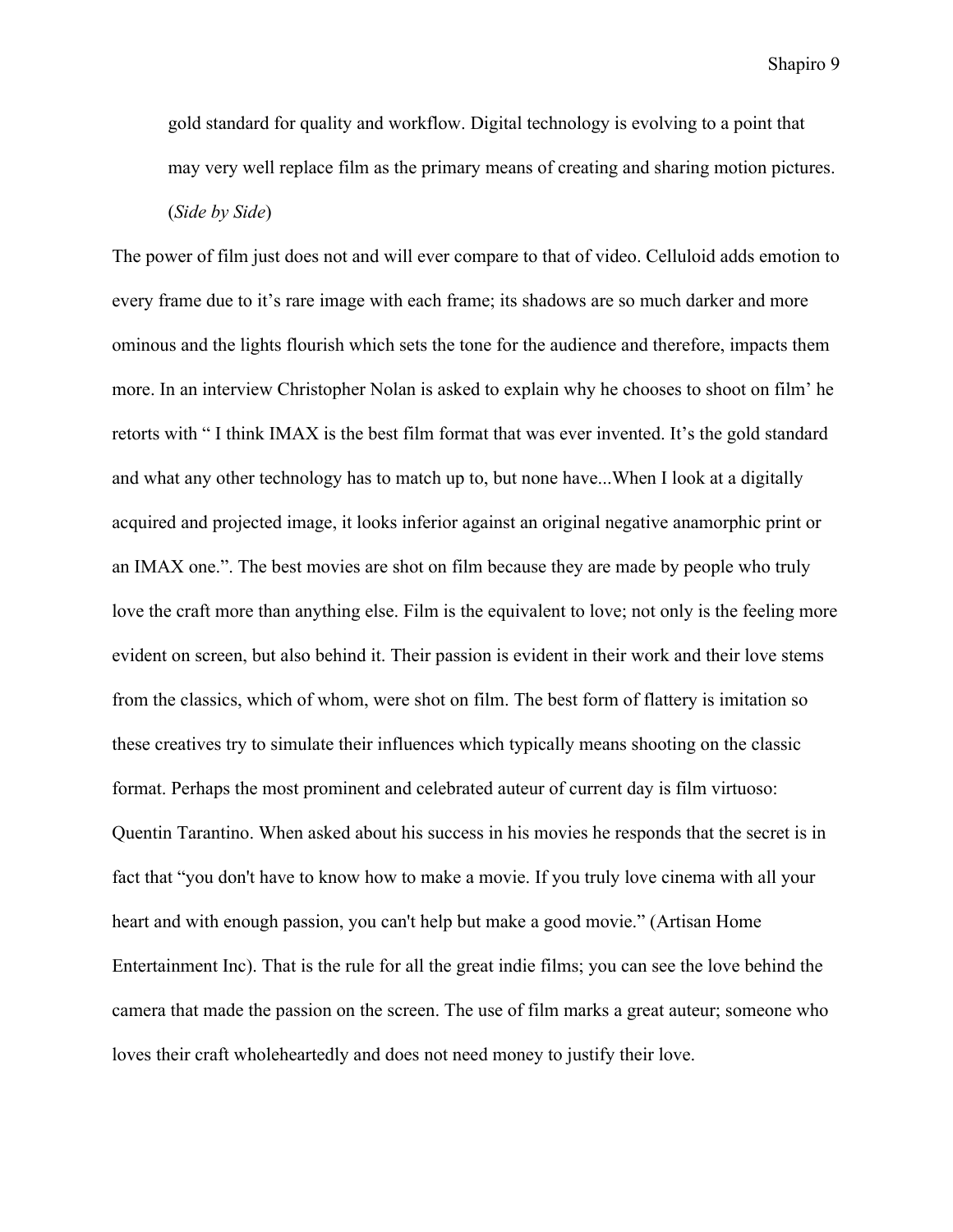## Works Cited

- Agar, Chris. "Avengers: Infinity War Is Second Most-Expensive Film Ever." *ScreenRant*, Screen Rant, 19 Apr. 2018, screenrant.com/avengers-infinity-war-budget-cost/.
- Artisan Home Entertainment Inc. "Quentin Tarantino's Love Letter to Cinema and His Inspirations for Reservoir Dogs." 2002.
- Beach, Christopher. *A Hidden History of Film Style: Cinematographers, Directors, and the Collaborative Process*. University of California, 2015.
- Bischoff, Paul. "Why Old Movies Get Better Ratings on Rotten Tomatoes, Metacritic, and IMDb." *Medium*, 20 Aug. 2016, medium.com/@pabischoff/why-old-movies-get-betterratings-on-rotten-tomatoes-metacritic-and-imdb-a5f030031834.
- Garrahan, Matthew. "The Rise and Rise of the Hollywood Film Franchise." *Financial Times*, 12 Dec. 2014, [www.ft.com/content/192f583e-7fa7-11e4-adff-00144feabdc0](http://www.ft.com/content/192f583e-7fa7-11e4-adff-00144feabdc0).
- Hustle, Indie Film. "What Is Auteur Theory and Why Is It Important? Indie Film Hustle." *Indie Film Hustle®*, 17 Feb. 2020, indiefilmhustle.com/auteur-theroy/.
- Kennedy, Michael. "The Highest-Grossing Movies Of 2018." *ScreenRant*, Screen Rant, 12 Feb. 2019, screenrant.com/2018-movies-box-office-highest-grossing/.
- Kenneally, Chris, director. *Side by Side*. Tribeca Enterprises, 2008.